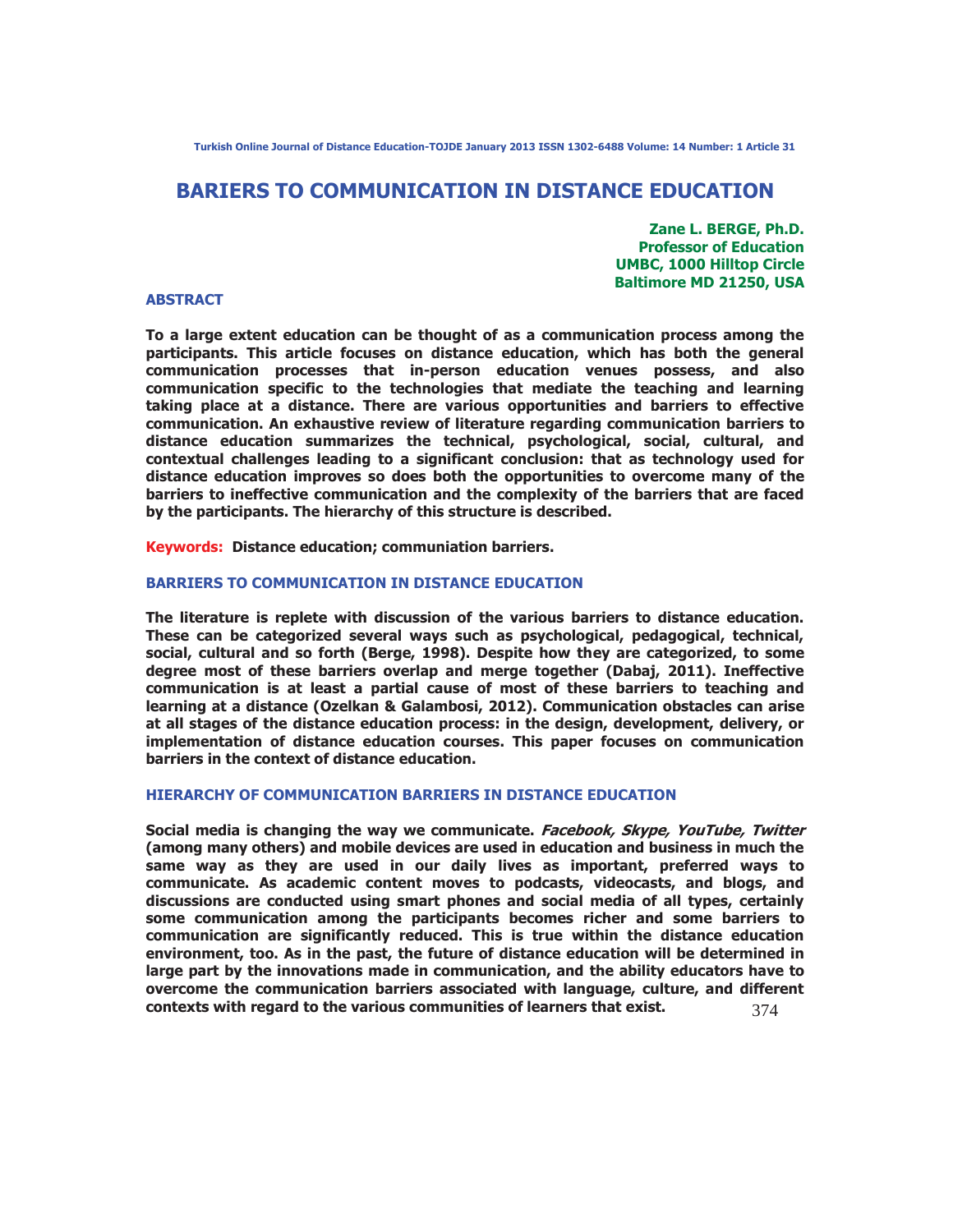**As communication moves through intrapersonal, interpersonal, small group, mass, intercultural and contextual venues, there is greater opportunity to resolve challenges; yet at the same time, there is more complexity in the need for overcoming a greater diversity of barriers. During an exhaustive literature review of communication barriers in distance education, I observed that as technologies improve, or expand in capabilities and scope throughout the world, there is also an increased set of complex barriers that emerge. With Internet-capable devices, communication methods have expanded and with that expansion, so has the opportunities for collaboration, access to resources, and context-aware problem solving (Donaldson, 2011).** 

**The more communication rich the environment, the greater the potential is to overcome all types of communication barriers to distance education; yet in some ways, too, greater levels of communication anxiety arise (Feenberg, 1989). Paradoxically, as communication capabilities increase within the distance education environment, the more complex the communication barriers become. Said another way, if the communication method for a distance education course is broadcast television with no interaction among students, there is no opportunity for communication barriers involving cultural attitudes to arise in discussion among student participants.** 

**Figure 1 illustrates the hierarchical nature of communication capabilities and the concomitant complex communication barriers within a distance education environment. For instance, at the base level, if there is no access (i.e., no communication possible at all), nothing else really matters as far as education is concerned until access is present. Once access is possible, there needs to be acceptance of distance education by students and teachers before meaningful educational experiences are possible. Likewise, as increased communication allows for collaborative activities within the distance education course, more complex communication barriers come into existence, too. This is true as one move up the pyramid through cultural issues and contextual issues. The more affordances allowed by the advances in technology, the greater the complexity is in the communication barriers discussed in the literature.** 



**Figure: 1 Hierarchy of Communication Barriers in Distance Education** 

375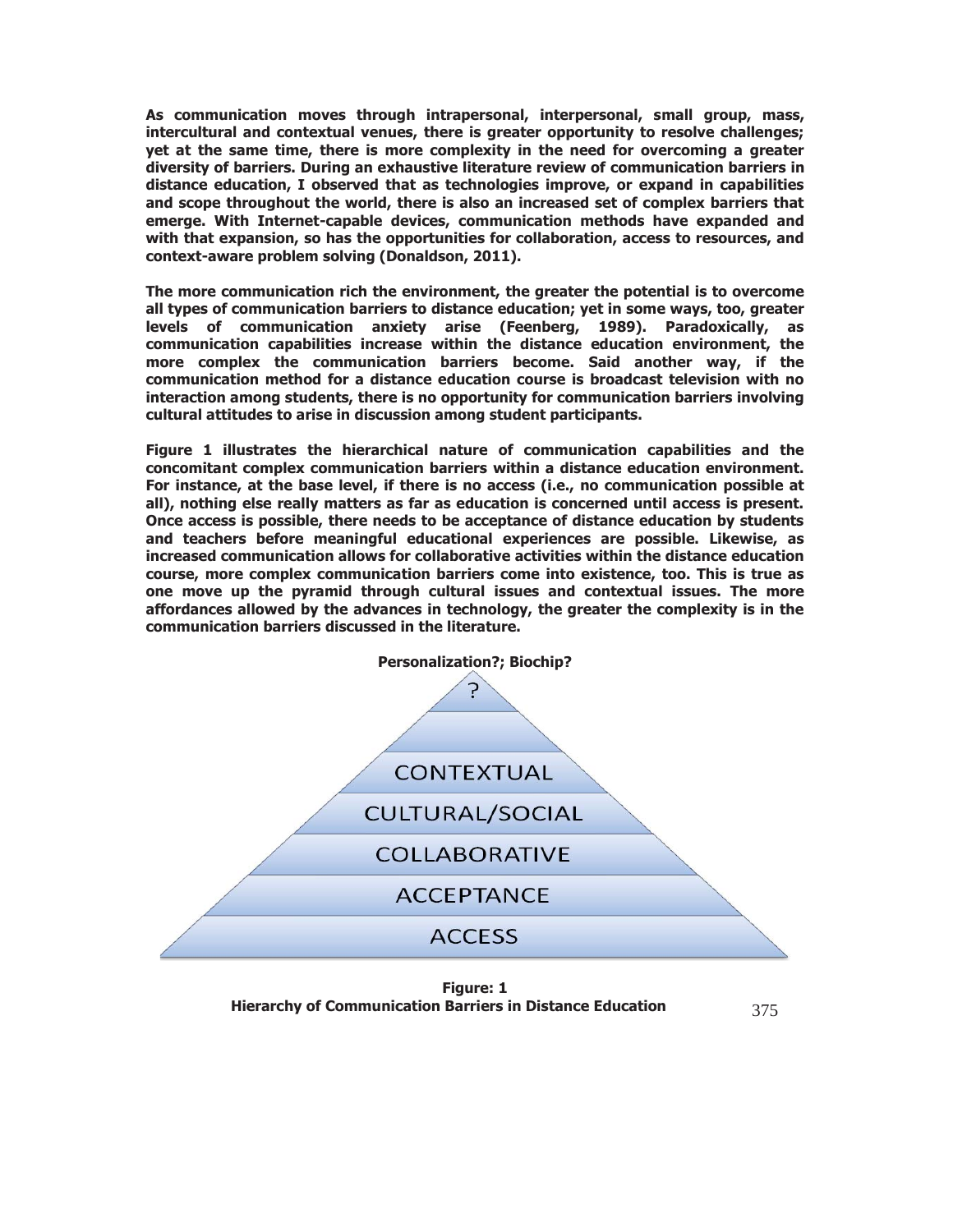**Note that the figure is not complete at the top, since advances in technology will continue. It is not clear what these affordances will be, nor what they will mean with regard to the complexity of communication challenges and how these will be addressed in the distance education arena.** 

#### **PERSPECTIVE ON DISTANCE EDUCATION**

**Distance education is defined by Moore and Kearsley (2012) as "teaching and planned learning in which teaching normally occurs in a different place from learning, requiring communication through technologies as well as special institutional organization" (p. 2).** 

**The difference between distance education and distance learning is important. Distance education is the responsibility of the sponsoring educational institution or organization and the instructor; distance learning is what students do, and therefore mainly the students' responsibility. These two concepts are often confused. Education and learning are not the same and it does not help that many authors use these expressions synonymously.** 

**Add to this confusion the many terms that have emerged the past two decades such as elearning, ubiquitous learning, blended learning, pervasive learning and mobile learning that are really misnomers (most of the time when these terms are used, the speaker or author is talking about both learning and teaching); there is a significant conceptual problem. So, while some shifting of the use of terms such as distance education, online learning, and mobile learning is acknowledged in the sections that follow, it is done because I tried to follow the terminology used by the authors of the literature cited. Moving on, there are many ways to categorize and define barriers in distance education. For the purposes of this paper, the following are some of the important types of barriers and some characteristics of them that directly or indirectly affect communication:** 

- ¾ **cognitive distance (or epistemological or conceptual understanding) refers to how homogeneous students are among themselves, or between a student and teacher, with respect to conceptual understanding. The more cognitive distance there is, the more difficult it is for concept development through discussion (Carr, Gardner, Odell, Mumsch, & Wilson, 2003, p. 12).**
- ¾ **contextual distance is defined here as the difference in learning or problem solving between the abstract situation presented to the student versus that found in an authentic situation.**
- ¾ **cultural distance (including differences in ethnicity, class, age, gender or religion). Persons have patterns of thought, action, and values that are distinctive and that characterize members of a social group (Winthrop, 1991, p. 50)**
- ¾ **emotional distance are personal feelings at the moment regarding the learning experience such as fear, mistrust, and suspicion.**
- ¾ **language distance is expressed in the use of second or third languages for teaching or learning, accent, and the use of dialect, slang, jargon, colloquialisms, acronyms and abbreviation**
- ¾ **pedagogical distance involves teachers and students managing transactional distance (Moore, 1993) during the educational experiences (Pereira, Lisbon, & Lõhmus, 2005)**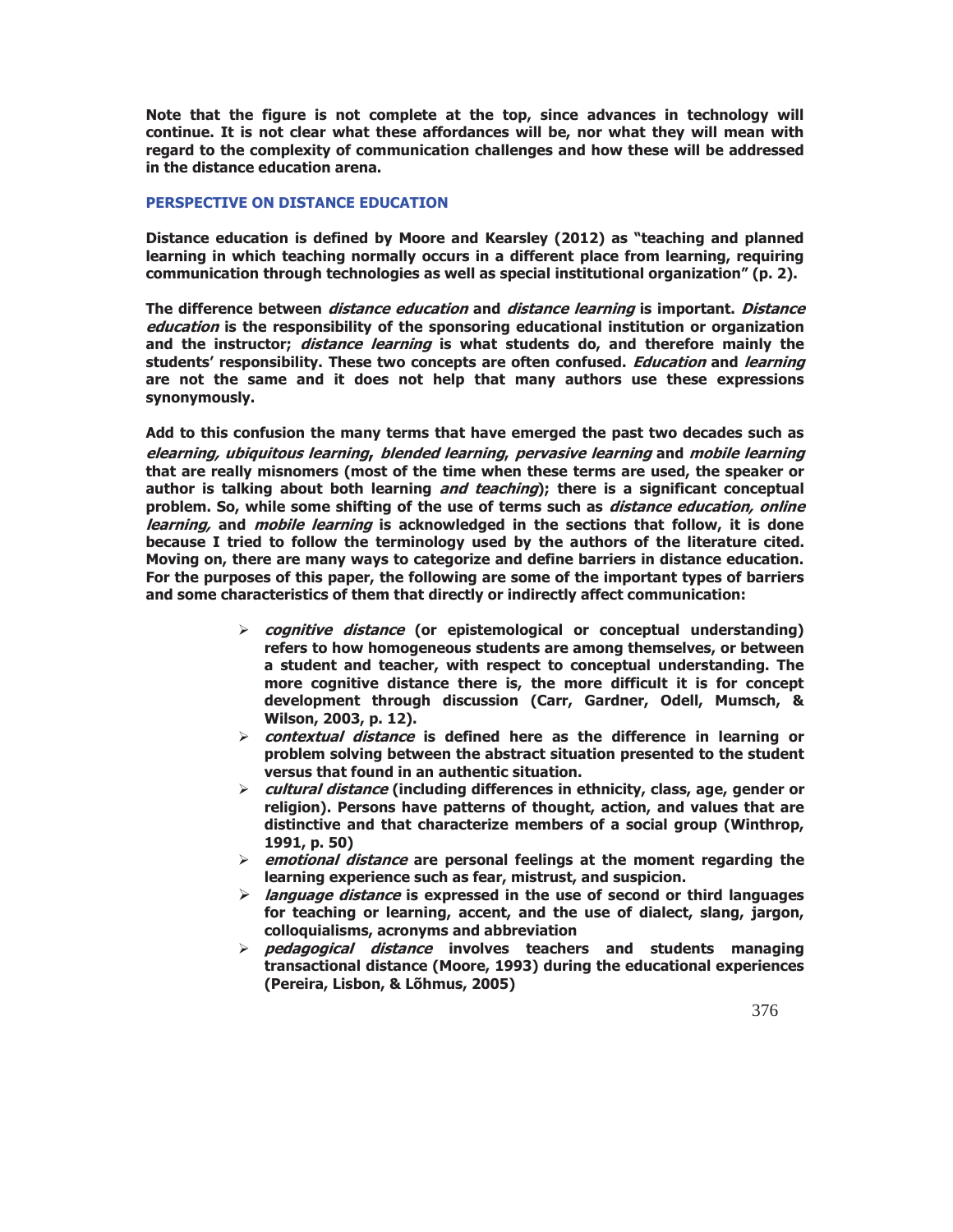- ¾ **physical distance (i.e., geographical space)**
- ¾ **psychological distance referred to perceptions (subjective feelings) about the closeness or presence of another person when interacting with that person.**
- ¾ **social distance (degree of affinity, closeness, or support) refers to perceived differences in class and socio-economic status**
- ¾ **technical distance refers to differences in access to technology or technological capabilities across various people throughout the world. It may also refer to different individual competency with technology.**
- ¾ **temporal distance (i.e., time) The greater the grown of globalization in distance education, the more time zones that may and often are represented across the participants within a classroom (Isman, Canan, Isbulan, & Demir, 2008)**

**The difficulties that hinder effective communication may begin with technical issues, but as telecommunication systems improve, many other types of communication obstacles are added (Isman & Altinay, 2005).** 

**The remainder of this paper discusses the hierarchy of communication barriers (breakdowns, challenges, drawbacks, impairments, impediments, obstacles, pitfalls, problems) as found in the distance education literature, emphasizing the past three decades.** 

## **IMPEDIMENTS TO DISTANCE EDUCATION OVER TIME**

**A concern for communication barriers can be found in the literature regarding distance education for as long as scholars have written about the field. This concern has been more prominent for the past quarter century.** 

**Keegan (1986) stated that a critical link in communication in distance education was missing, caused by the geographic separation between students and teachers. Keegan believed it was a responsibility of the educational institution to compensate for the communication barriers in order to reduce student dropout and help students to integrate their academic and social experiences with their education. The discussion of communication barriers to distance education that follows is mainly topical, but at the same time it is chronological to a large degree, too.** 

**This is no coincidence. One of the main points of this paper is to illustrate that as technology advances, the opportunities to overcome communication barriers improves, as does the naturally accompanying complexity and level of communication barriers that occur within the distance education system.** 

#### **Physical, Technical, and Temporal Barriers**

**In the era of correspondence courses, the main challenges to distance education centered on lack of access to the instructor and lack of timely, two-way communication. Broadcast communication, with television or radio, helped to ameliorate the lack of access to instructors, but did nothing to increase two-way communication.** 

**Eventually, some two-way communication problems occurring within correspondence courses were ameliorated by using telephone service (McMahon, Gardner, Gray, & Mulhern, 1999; Willis, 1996).**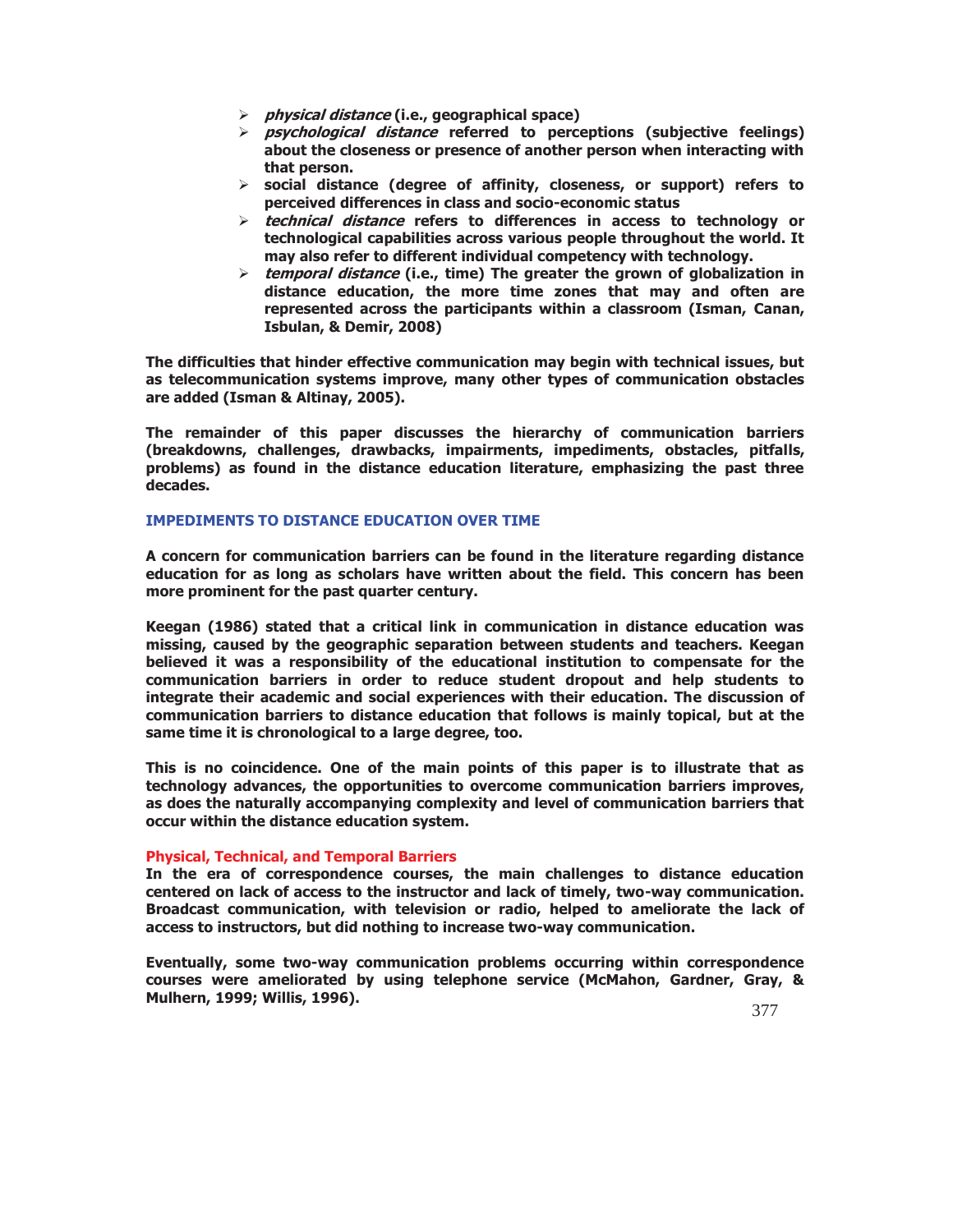**In general, problems that revolved around low levels of interaction led to a lack of motivation and the lack of enthusiasm for learning, often causing students to drop out of the distance education course or program (Isman, Dabaj, Altinay, & Altinay, 2003). Belchair and Cucek (2001) summed up part of their research saying:** 

> **Differences in student behavior were found depending upon the delivery method. Compared to others, students in internet courses were more likely to ask for clarification when they didn't understand something, apply what they had learned to the "real world," indicate they enjoyed the course and also tell the instructor when they had complaints. Thus, communication appeared to be the biggest issue, with internet students having greater access to communication than students in other delivery methods. Students also reported that the delivery of the course, particularly lack of interaction with other students and the instructor, was the greatest barrier to their success. Lack of time was the second greatest barrier, perhaps because so many of these students were both working and caring for families. Again, the lack of interaction was particularly acute for those in TV and AV courses, while time was a larger factor for those in internet courses. (p. 15)**

**The Internet resolved many of the challenges experienced by students in correspondence and broadcast media based courses, albeit with the expected, large number of technical issues early on. The early days of the Internet saw a lot of frustration from participants due to such things as instability across the telecommunication systems, difficult user interfaces or navigational issues, and disjointed online communication (Rohleder, Bozalek, Carolissen, Leibowitz, & Swartz 2008), inability to access needed resources (O'Hanlon, 2001) and the existence of a user base with few online skills, combined with a lack of technical support.** 

**Even as the Internet greatly reduced the issues in correspondence and broadcast delivery systems for distance education, some fear existed that the worldwide telecommunication network would be unable to accommodate the rapid expansion of the Internet (Galusha, 1997). Still, the ease of accessibility, fast communication among students and staff, and relative cost effectiveness of using the Internet for distance education outweighed the perceived and potential drawbacks (Hansen, Shinkle, & Dupin, 1999).** 

## **Psychological Barriers**

**Along with the access and technical problems with the delivery systems themselves, there were perceptual issues that were especially acute due to the initial lack of skilled online teachers and the background characteristics of students. Often students reported feeling confused, anxious or frustrated and wanted quicker feedback from the teacher regarding course content, assignments or management of the online class. Too frequently these feelings were met with an instructor who did not perceive the intensity of the students' sense of frustration, or did not adequately resolve the problems if they were perceived in the first place (Hara & King, 2000; Thorpe, 2002).The distance education literature speaks of the degradation in interactions between students and teachers and among students (compared to in-person classrooms), and even of abusive behavior (i.e., flaming) that could become a problem as the perceived anonymity of online interaction became more widespread (e.g., Galusha, 1997; Perreault, Waldman,**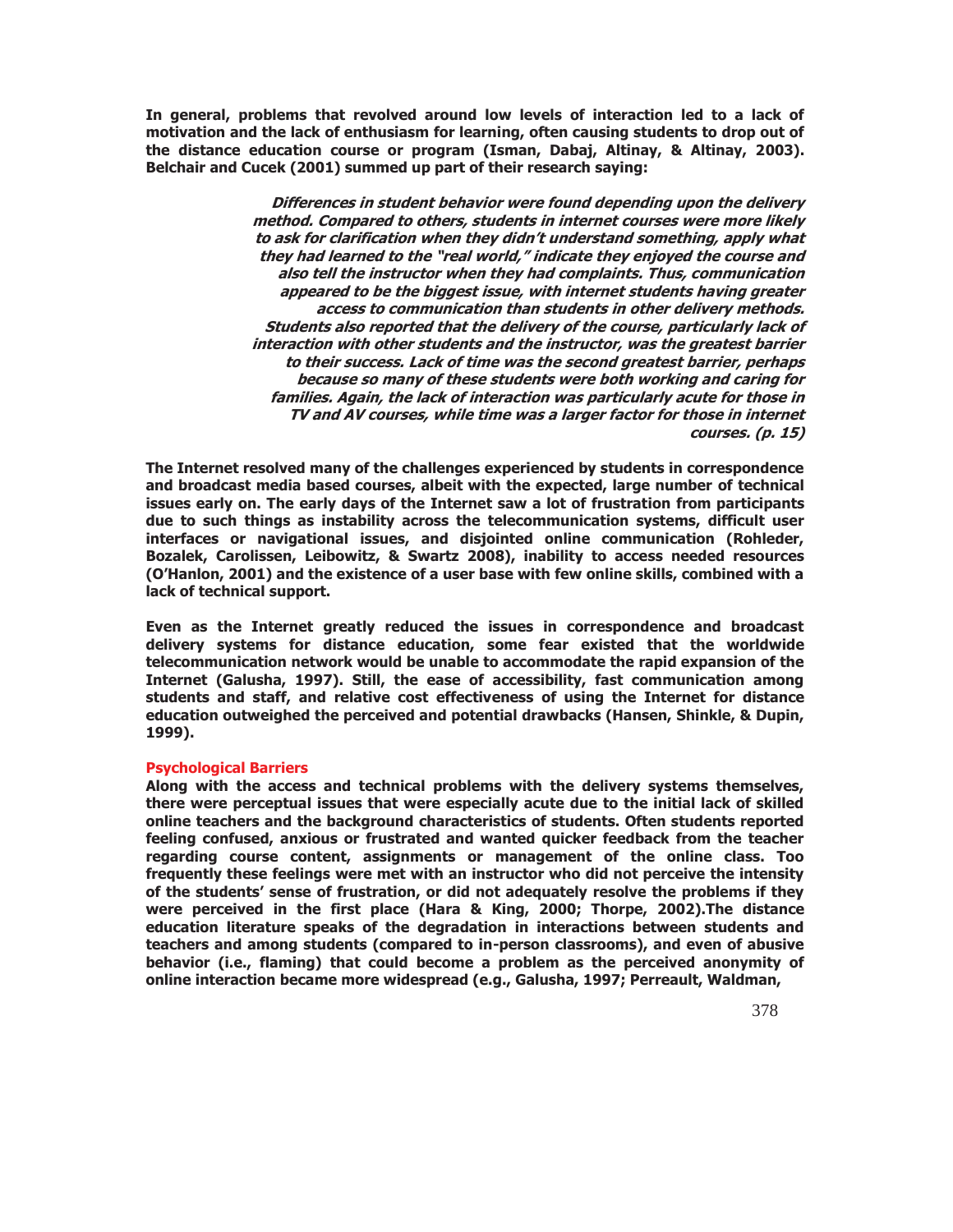**Alexander, & Zhao, 2002). Much of the literature in the early 1990s was concerned with the ambiguity in interactions, and how resolution of those ambiguities was exacerbated when the primary communication medium is written text in asynchronous mode. This is especially the case when the communicators are not practiced in such communication. As Hara and King (2000) pointed out, "much of human communication is inherently ambiguous. But people can often adequately resolve key ambiguities when they are face to face" (p. 569). In many cases, distance education participants still believed they needed to observe the body language of the person they were communicating with, in order to understand and be understood.** 

**Another significant communication challenge addressed in the distance education literature involves the feelings of isolation felt by students (Freedman, Tello, & Lewis 2003; Isman, Dabaj, Altinay, & Altinay, 2003; Sharma & Maleyeff 2003). It took many designers and instructors quite a while to understand how to reduce these feelings through areas in the distance classroom where all students and instructors could share their opinions, ask questions, and generally create the sense of belonging to a group. As students became more practiced in online learning and communication, and instructors learned ways to promote a sense of community within the distance education environment, feelings of isolation among many students began to diminish, being replaced by feelings of closeness and kinship (Dabaj, & Isman, 2004). Instructors and designers still need to focus attention on designing an online/distance learning environment for student engagement, and to promote communication strategies that support online students learning (Tinguely, 2010).** 

## **Social, Interaction, and Collaboration Barriers**

**The change from an in-person, classroom venue to online communication is perceived by many students and instructors as a significant loss (of dedicated uninterrupted learning space), and the differences in how social interactions occur online versus in-person is of great concern.** 

**For instance, difficulties communicating with others in online classes can happened because of time zone variations, the absence of a sense of emotional connection with each other, or the lack of the kind of real-time feedback that happens in an in-person classroom (Kim, Liu, & Bonk, 2005, p. 340).** 

**Still, many participants in online distance education find social interaction can be enhanced through technology-mediation. Rittschof and Griffin (2003b) reported "positive on-line social interaction characteristics can include;** 

- ¾ **more interaction,**
- ¾ **more thoughtful interaction,**
- ¾ **greater honesty, (d) a sense of community,**
- ¾ **inclusion of everyone, and**
- ¾ **greater sharing" (pp: 288-289) if the online environment is created to facilitate and reward such interaction.**

**For most participants, in most cases, it is more difficult to create a similar sense of social presence and to avoid communication problems regarding social interactions online compared with doing so with the same participants in-person (So & Brush 2008), usually because technologically-mediated delivery systems do not allow the same amount of social-context cues (de Bruyn, 2004).**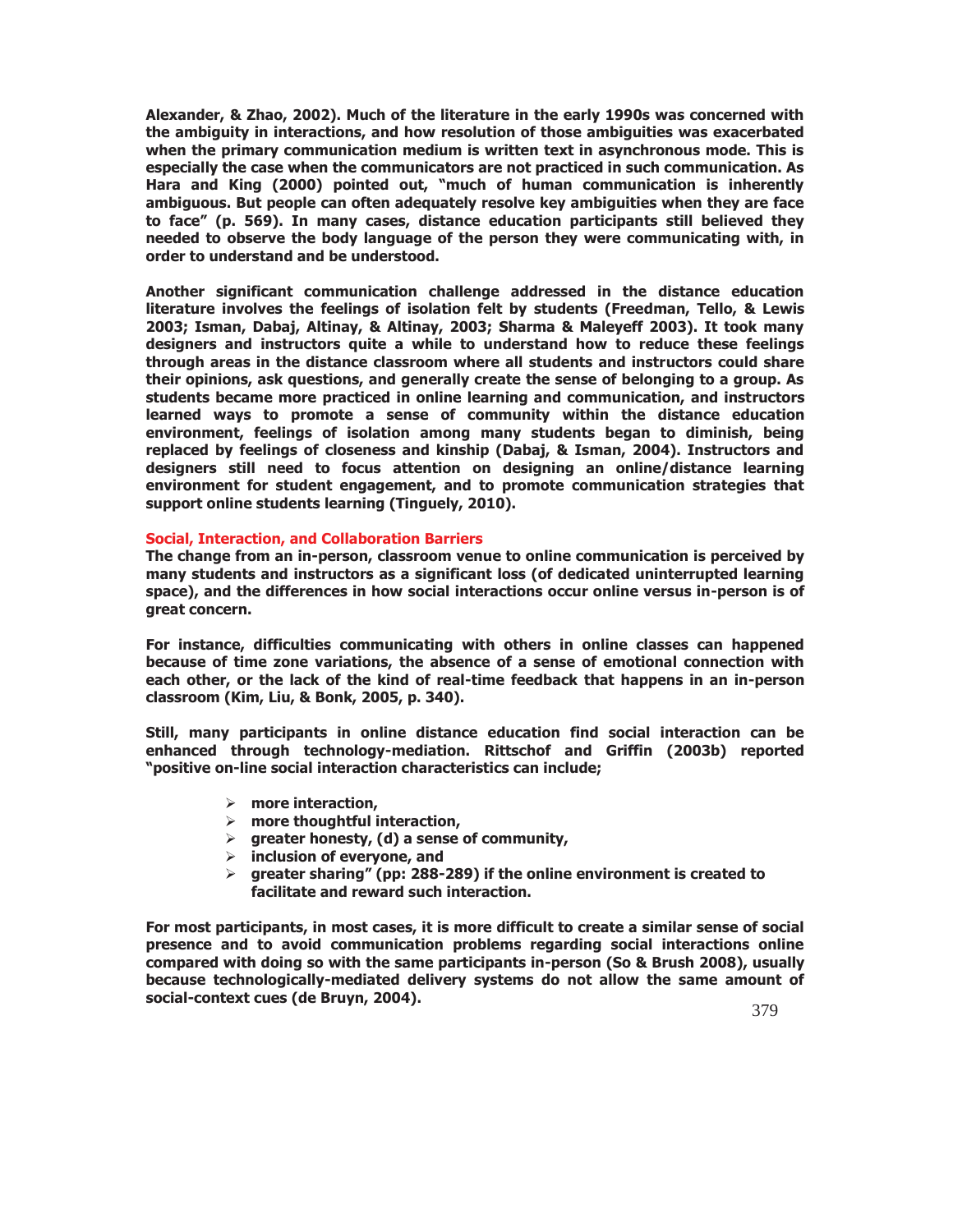**So, even though it may be challenging, any pedagogical or technological methods that can be used to facilitate the support needed to overcome communication barriers (Slagter van Tryon & Bishop, 2009), and to facilitate learners in establishing community, especially with online group work, becomes important to their success (Koh & Hill, 2009).** 

#### **Cultural Barriers**

**As technologies used for distance education have advanced, often the participants' feelings of isolation and physical distance have decreased. At the same time, students from different locales and different cultures have increased, making communication and language barriers more of a problem (Bash, 2009; Betts, 2009; Hallberg & Wafula, 2010). Russell, Gregory, Care, and Hultin (2007) pointed out that, according to Vygotsky (1978) learning "focuses on the importance of culture and context in the formation of knowledge. In this paradigm, learning is a dynamic process mediated by language via social discourse" (p. 353). Learners define content and handle learning events differently depending upon such things as their beliefs, religion, ideas, local customs, and language (Ali, 2006, Sarrafzadeh, & Williamson, 2012). To most people collaboration, discussion, and communication generally becomes more difficult with persons perceived as strangers, or instructors from one culture teaching learners from a different culture (Shen, 2004).** 

**Additionally, further cultural barriers are possible because of the environment known as cyberculture. Russell, Gregory, Care, and Hultin (2007) described cyberculture as "constantly evolving and rapidly mutating . . . characterized by an official language of English, hyperspecialized vocabulary, newbie snobbery, Anglo-American norms, and qualities of aggressiveness, competitiveness, as well as Western-style efficiency" (p. 353).** 

**As online classrooms become more diverse, sometimes with courses being developed in one country or culture for delivery in another (Shen, 2004), so too do the language and other cultural barriers to effective communication. Many participants become concerned about miscommunication, being misinterpreted through their online posts, or inadvertently offending someone (Valaitis, Sword, Jones, & Hodges 2005).Communication on the Internet (the "Internet" is nothing but computers, routers, wires and other assorted technologies) is far from neutral or value-free. In fact, use of the Internet often highlights different cultures (Russell, Gregory, Care, & Hultin, 2007).** 

**In diverse groups, language is probably the most recognizable cultural characteristic. Students express concern about lack of proficiency in English; for instance, fearing they will be misunderstood or misinterpreted, especially during collaborative work and discussion (Kim & Bonk, 2002). Yet, what learners of a second language need most are opportunities to actively use language as a communication tool (Borau, Ullrich, Feng, & Shen, 2009).One of the greatest divisions or contrasts involving cultural communication is Eastern versus Western.** 

**Zaltsman (2009) summarizes this as, "Eastern communication is based on conflict avoidance, whereas Western is characterized by the ability to criticize or communicate the point of disagreement" (p. 325). In diverse online groups of learners, the instructor still takes a leading position. This is especially the case in conflict resolution and the facilitation of communication barriers caused by cultural division.**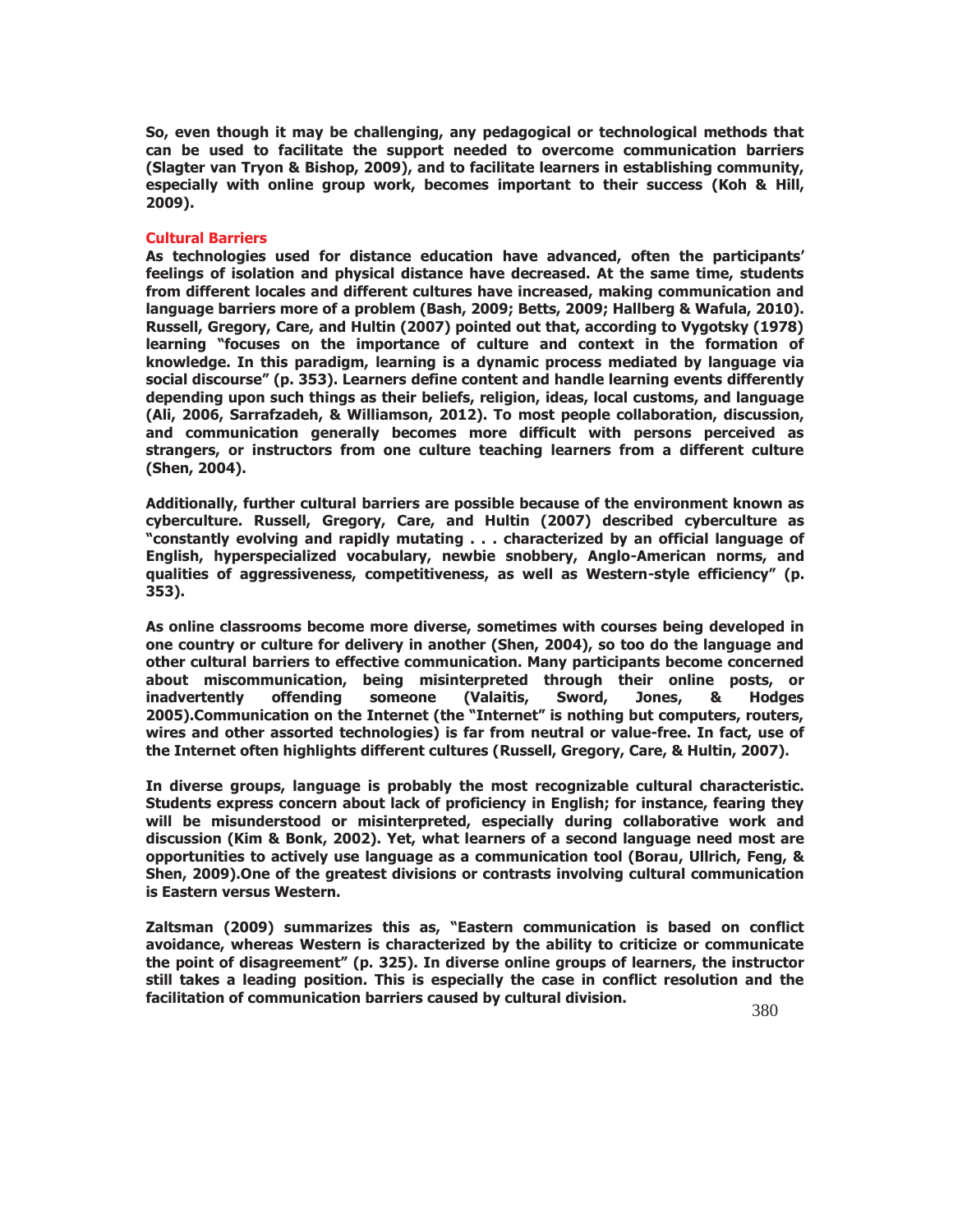#### **Contextual Barriers**

**Contextual issues affect problem solving in important ways. Increasing students' authentic problem-solving abilities has been, and will continue to be a critical goal for many instructional applications. While it is often important to simplify the contextual situation to reduce distractions and aid learning, this can lead to transfer problems when the situation becomes more authentic. Therefore, the "difference in context between the learning situation and the application situation can result to poor students' performance either because of their inability to efficiently recall and use relevant knowledge (lack of appropriate memory trails) or even because of lack of any knowledge at all which could be of use in the different application context" (Demetriadis, Papadopoulos, & Tsoukalas, 2005, p. 526). Performance support systems attempt to bridge this contextual distance when they provide immediate support for specific tasks in the workplace. Recently, mobile devices have exploded onto the scene for social networking, entertainment, but also for education and training.** 

**Many see mobile technology as a means to extend the reach of distance learning. Mobile learning does not always seek to replace classroom learning . . . or laptops in distance learning. . . . Rather, mobile learning provides students with additional and unique learning support, flexibility of access, a broader channel of communication, and fewer temporal and spatial limitations. . . (Donaldson, 2011, p. 16)** 

**One of the characteristics of mobile learning is that learning is more contextual than ever before. Context-aware learning environments are mobile-based learning environments that use contextual resources such as global positioning system (GPS) (Brown & Metcalf, 2008) or Quick Response (QR) codes (Ramsden & Jordan, 2009).** 

**A major goal of this paper has been to point out that along with increased affordances from technology come added and more complex challenges to the distance education learning environment. While most students find using their mobile devices a benefit for communication with classmates and faculty, a few would rather such communication be limited to faculty only, or even consider the lack of control regarding how, when and where communication occurs with instructors and classmates as a disadvantage. Students express "a desire to control and maintain a boundary between academic and personal life by limiting cell phone communication to things like texting" (Donaldson, 2011, p. 15).** 

#### **IMPROVING COMMUNICATION IN DISTANCE EDUCATION**

**In some significant ways, communication in distance education is different from inperson, classroom-based communication. In the face-to-face classroom, there are multiple and instantaneous ways that communication between students and teacher, and among students can occur. In school or out, participants are practiced throughout their lifetime with in-person communication. There are several design elements that are critical to any course, and moreso in distance education courses where communication opportunities are limited, including:** 

- ¾ **providing clear statements about the goals of the course and the purpose of online activities and assignments**
- ¾ **providing navigation assistance so students know where course activities and resources are located and calenders so students know when, where, and how assignments are to be submitted**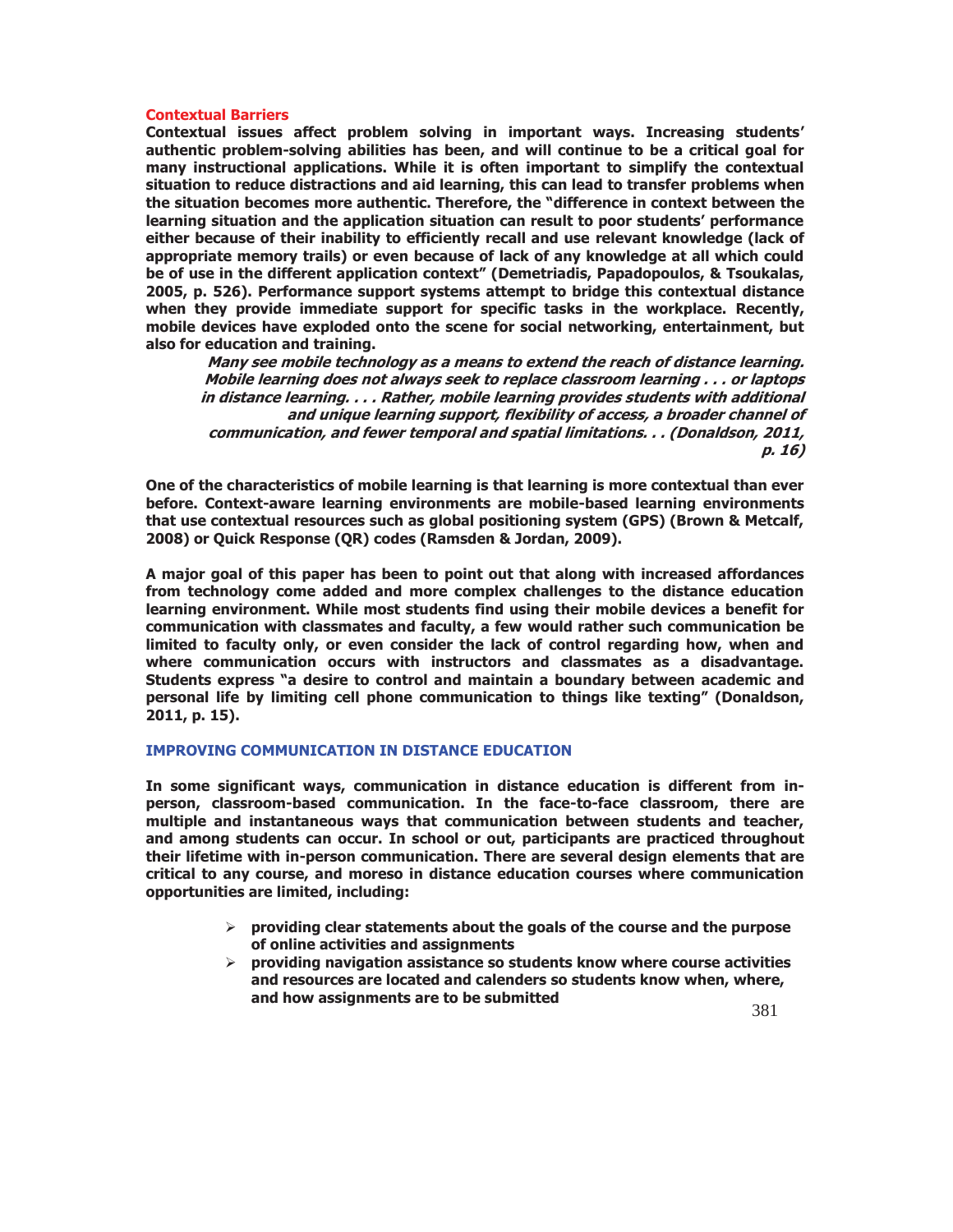- ¾ **clearly linking content, activities, and assignments to assessment and the course goals**
- ¾ **using clear, concise, unambiguous language in assignments, syllabus and postings**
- ¾ **using communication channels that students prefer when possible, to reduce cultural and communication barriers**
- ¾ **provide summaries, additional resources, and feedbck to help students evaluate their learning**
- ¾ **provide guidance on suitable group processes and appropriate division of labor**
- ¾ **Design some elements of the online classroom that promote students gaining some familiarity with one another, and having the opportunity to build trust, especially before assignment groupwork or with multicultural groups (Berge, 2002; Kukulska-Hulme, 2005; Sarrafzadeh, & Williamson, 2012; Wang & Kang, 2006)**

**For most students and teachers, anxiety levels are increased when they are involved in distance education, if for no other reason than the unfamiliarity of the delivery systems and changes in communication methods and patterns. It takes extra communication efforts, especially by the teacher, to reduce the students' concerns that they are missing important information, assignment due dates, or generally misunderstanding expectations of the course. Additionally, 24/7 technical support is critical to distance education operations.** 

**Many times, what is needed are ways for students to contact the instructor and to receive a response in a timely manner. or opportunities for discussion or collaboration among participants that increases clarification and common understanding (Koh, Barbour, & Hill, 2010; Perreault, Waldman, Alexander, & Zhao, 2002; Rittschof & Griffin 2003a). In more diverse classroom, it may take additional efforts (King, Taylor, Satzinger, Carbonaro, & Greidanus, 2008) to minimize communication anxiety:** 

> **. . . making students aware of and comfortable with patterns, learning about students' backgrounds and experiences, being sensitive to different communication styles and varying cultures are the options of enhancing [the] distance education system by eliminating communicational barriers. In addition to this, remembering that students must take an active role in distance education, assisting students in becoming familiar and comfortable with delivery, preparing students to resolve the technical problems, being aware of students' needs and using effective interactions and feedback strategies, integrating variety of delivery system for interaction and feedback, contacting each side, making detailed comments and developing strategies for students reinforcement, reviews, repetition and personalizing instructor involvement are the statements to enhance the quality of distance education on behalf of eliminating any kind of barriers. (Isman, Dabaj, Altinay, & Altinay, 2003, pp. 13-14)**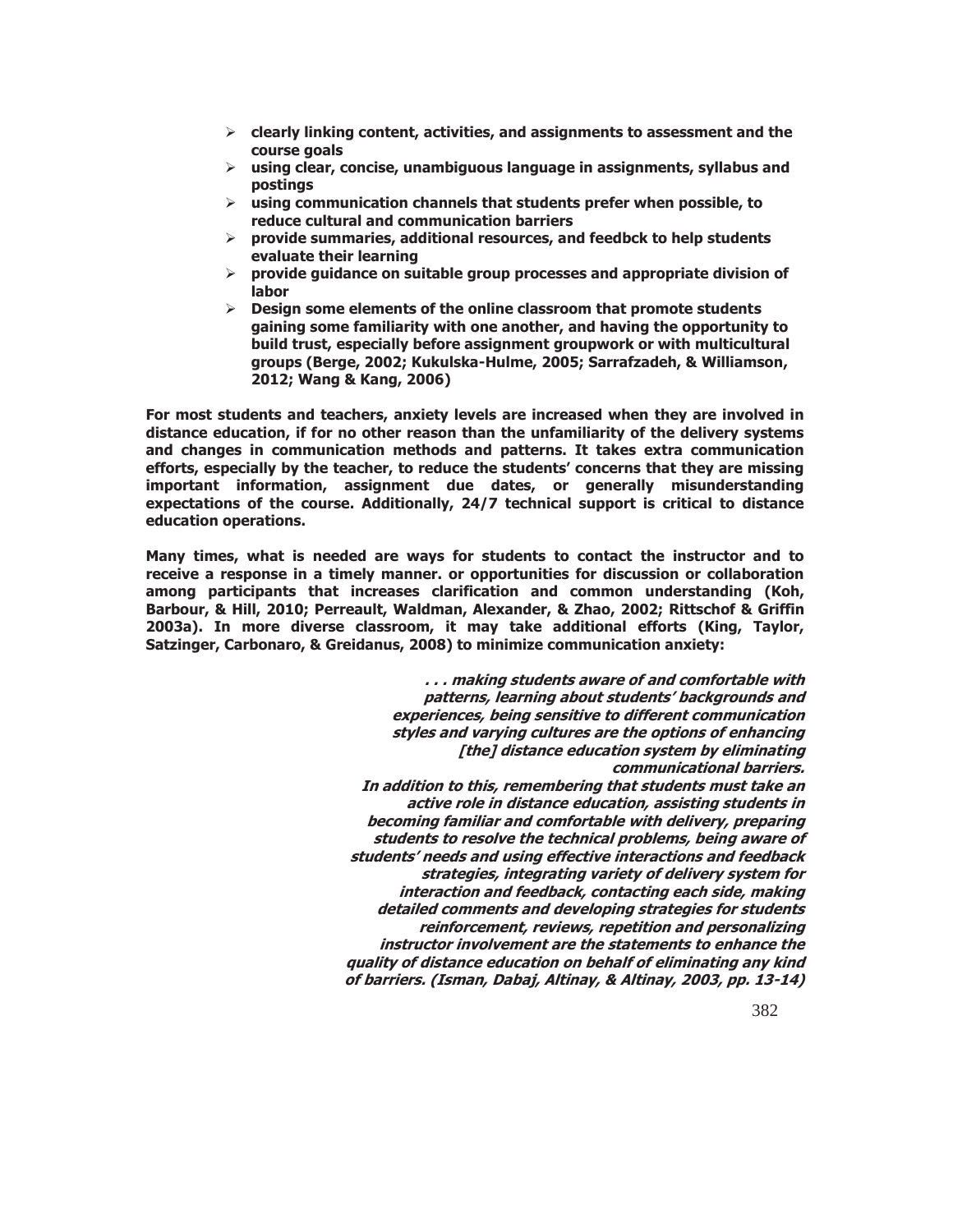**The relationships among participants are critical for successful online discussion and collaboration (Anderson, 2006). At the same time, as with any educational setting whether online or in-person, each student has his or her own background, culture, and characteristics that affects their behavior and perceptions during the learning process (Rye & Støkken, 2012).** 

**The instructor and designers of online education can do all they can to design courses to remove as many potential cultural and communication barriers (Liu, Liu, Lee, & Magiuka, 2010, p. 177), but ultimately students will need to realize they too need to take responsibility for multicultural content and classmates so they can work on reducing barriers to their own full participation and performance.** 

#### **CONCLUSIONS**

**From a communication perspective, simultaneously distance education offers many affordances and challenges. Paradoxically as technologies used for distance delivery of education becomes easier, cheaper, globalized and more user-friendly, the more the challenges faced by the participants increase in complexity. These obstacles to education at a distance affect both actual communication and also disrupt how participants perform and feel about their learning experience (Jones, 2010).As summarized above, there is a hierarchy to the communication impediments in distance education that have been categorized as technical, psychological, social, cultural, and contextual in nature. Without a doubt, these challenges often overlap one another, and the list promises to grow. Still, researching and diagnosing communication barriers (Kurubacak, 2007) can lead to significant clues to how to design and implement courses that reduce potential communication problems.** 

#### **BIODATA and CONTACT ADDRESSES of the AUTHOR**



**Zane BERGE is Professor and former Director of the Training Systems graduate programs at the UMBC Campus, University of Maryland System, USA. He teaches graduate courses involving training in the workplace and distance education. Prior to UMBC, Dr. Berge was founder and director of the Center for Teaching and Technology, Academic Computer Center, Georgetown University, Washington DC, USA. It was there that he first combined his background in business with educational technology to work in the areas of online journals, moderated online discussion lists, and** 

**online education and training. Berge's publications include work as a primary author, editor, or presenter of 10 books and over 200 book chapters, articles, conference presentations and invited speeches worldwide.** 

**Zane L. BERGE, Ph.D. Professor of Education, UMBC, 1000 Hilltop Circle Baltimore MD 21250, USA Email: berge@umbc.edu**

#### **REFERENCES**

**Ali, A. (2006). Modern technology and mass education: A case study of a global virtual learning system. In A. Edmundson (Ed.), Globalized learning cultural challenges. Hershey, PA, USA: Idea Group. pp 327-339.**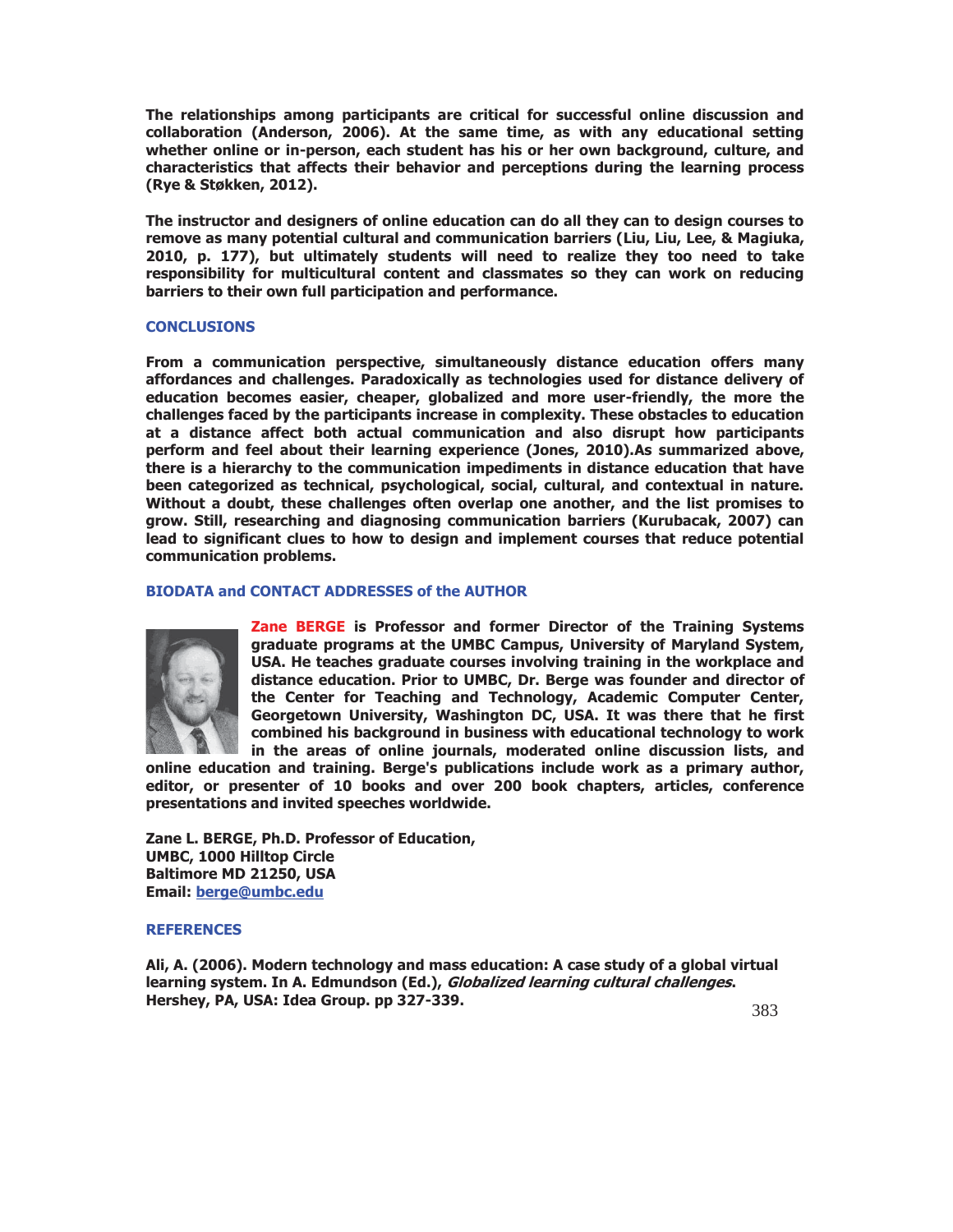**Anderson, B. (2006). Writing power into online discussion. Computers and Composition, 23, 108–124.**

**Barrett, S. (2002). Overcoming transactional distance as a barrier to effective communication over the Internet. International Education Journal, 3(4), 34-42.** 

**Bash, L. (2009). Engaging with cross-cultural communication barriers in globalized higher education: The case of research-degree students. Intercultural Education, 20(5): 475-483. AN 46776969.** 

**Belchair, M.J., & Cucek, M. (2001). Student perceptions of their distance education courses. Research report 2001-04. ERIC #ED 480 923. Retrieved from http://www2.boisestate.edu/iassess/Reports/RR 2001-04.pdf http://www.eric.ed.gov/ERICWebPortal/contentdelivery/servlet/ERICServlet?accno=E D480923** 

**Berge, Z. L. (1998). Barriers to online teaching in post-secondary institutions: Can policy changes fix it? Online Journal of Distance Learning Administration. 1(2). Retrieved from http://www.westga.edu/~distance/Berge12.html** 

**Berge, Z. L. (2002). Active, interactive, and reflective elearning. The Quarterly Review of Distance Education. 3(2): 181-190.** 

**Betts, K. (2009, March). Online human touch (OHT) training & support: A conceptual framework to increase faculty engagement, connectivity, and retention in online education, Part 2. MERLOT Journal of Online Learning and Teaching, 5(1).** 

**Borau, K., Ullrich, C., Feng, J., & Shen, R. (2009). Microblogging for language learning: Using twitter to train communicative and cultural competence. Lecture Notes in Computer Science, 5686, 78-87, DOI: 10.1007/978-3-642-03426-8\_10. Retrieved from http://www.carstenullrich.net/pubs/Borau09Microblogging.pdf**

**Brown, J., & Metcalf, D. (2008, Summer). Mobile learning update. Elliott Masie's Learning Consortium Perspective. Retrieved from http://www.numerons.in/files/documents/M-Learning-Forecast.pdf**

**Carr, K., Gardner, F., Odell, M., Mumsch, T., & Wilson, B. (2003). The role of online, asynchronous interaction in development of light and color concepts. The Journal of Interactive Online Learning, 2(2): Retrieved from http://www.ncolr.org/jiol/issues/PDF/2.2.5.pdf**

**Dabaj, F. (2011, January). Analysis of communication barriers to distance education: A review study. Online Journal of Communication and Media Technologies, 1(1). Retrieved from http://www.ojcmt.net/articles/111.pdfhttp://www.ojcmt.net/articles/111.pdf** 

**Dabaj, F., & Isman, A. (2004, February). Communication barriers in distance education: "Text-based internet-enabled online courses." International Journal of Instructional Technology and Distance Learning 1(2): 17-36. Retrieved from http://www.itdl.org/journal/Feb\_04/article02.htm**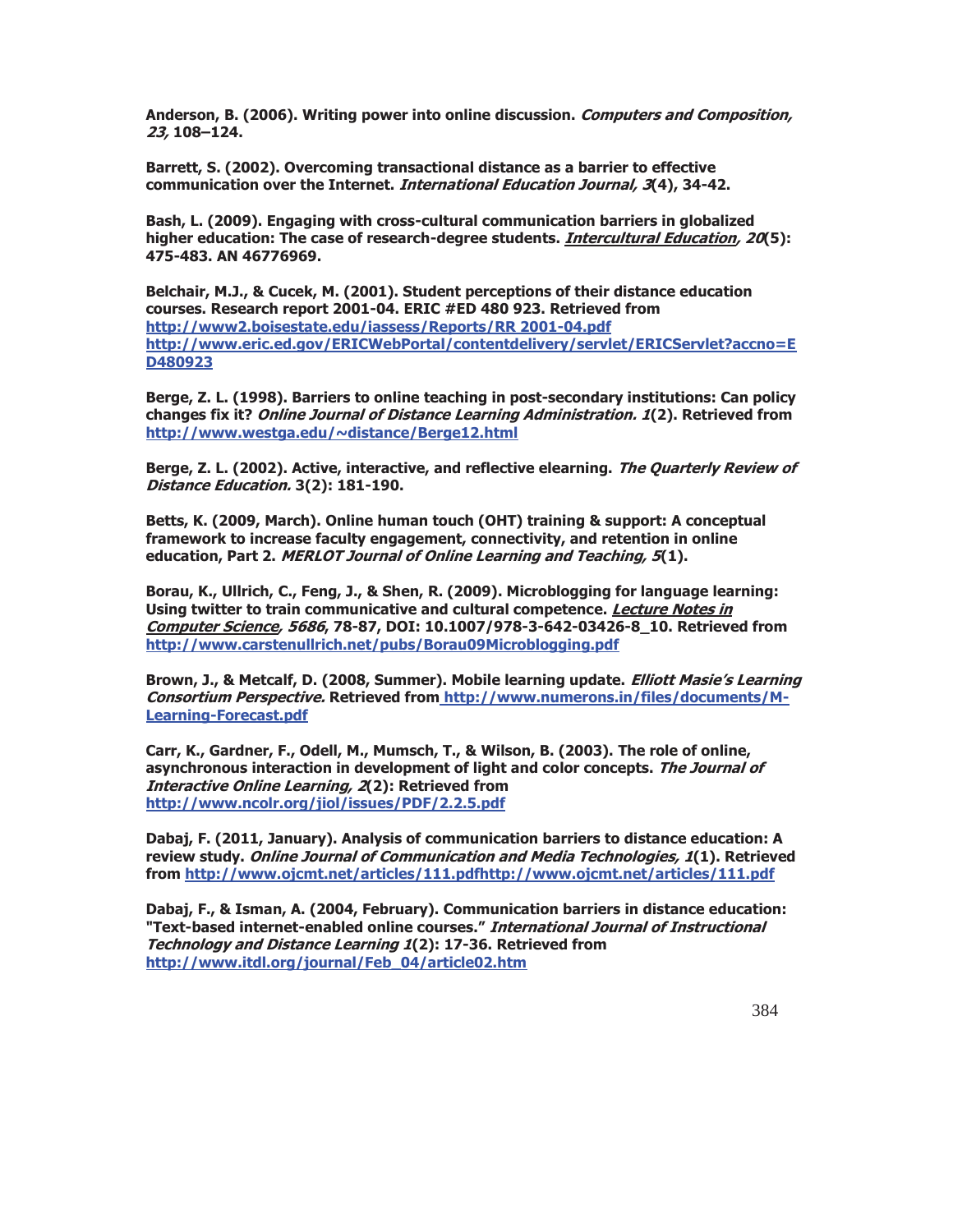**de Bruyn, L. (2004, May). Monitoring online communication: Can the development of convergence and social presence indicate an interactive learning environment? Distance Education, 25(1), 67-81. DOI: 10.1080/0158791042000212468** 

**Demetriadis, S., Papadopoulos, M., & Tsoukalas, I. (2005). Bridging the contextual distance: The e-CASE learning environment for supporting students' context awareness. Advances in informatics, Proceedings of the 10th Panhellenic Conference on Informatics. Volos, Greece, November 11-13. New York: Springer. pp: 523-533.** 

**Donaldson, R.L. (2011). Student acceptance of mobile learning. Doctoral dissertation, Florida State University. Retrieved from http://etd.lib.fsu.edu/theses/available/etd-05312011-074842/unrestricted/Donaldson\_R\_dissertation\_2011.pdf**

**Feenberg, A. (1989). The written world: on the theory and practice of computer conferencing. In R. Mason & A.R. Kaye (Eds.) Mindweave: Communication, computers and distance education, Pergamon, 22-39. Retrieved from http://www.sfu.ca/~andrewf/Writworl.htm** 

**Fiedler, M., Haruvy, E., & Li, S.X. (2010). Social distance in a virtual world experiment. Games and Economic Behavior 72(2): 400-426.** 

**Freedman, S.C., Tello, S.F., & Lewis, D. (2003). Strategies for improving instructorstudent communication in online education. In F. Albalooshi (ed.), Virtual Education: Cases in Learning & Teaching Technologies. IRM Press: Hershey, PA. 156-168. Retrieved from http://faculty.uml.edu/stello/IRMA0802.pdf** 

**Galusha, J.M. (1997). Barriers to learning in distance education. University of Southern Mississippi. Retrieved from http://www.infrastruction.com/barriers.htm** 

**Garrison, R. (2000). Theoretical challenges for distance education in the 21st century: A shift from structural to transactional issues. International Review of Research in Open and Distance Learning, 1(1): 1-17.** 

**Gunawardena, C. N., & Zittle, F. J. (1997). Social presence as a predictor of satisfaction within a computer-mediated conferencing environment. The American Journal of Distance Education, 11(3), 8–26.** 

**Hallberg, D., & Wafula, L. (2010). Empowering rural women in Kenya with literacy skills using web 2.0: experiences of language & communication barriers in learning, Proceedings of the 3rd International Conference on ICT for Africa, March 25-27, Yaounde, Cameroon. Baton Rouge, LA: International Center for IT and Development. pp: 100-110.** 

**Hansen, B., Shinkle, A., & Dupin, P. (1999, December). Feedback in distance education: Broadening electronic communication pathways. Journal of Extension, 37(6). Retrieved from http://www.joe.org/joe/1999december/iw3.php**

**Hara, N., & Kling, R. (2000). Students' distress with a Web-based distance education course: An ethnographic study of participants' experiences. Information, Communication and Society, 3(4), 557-579.**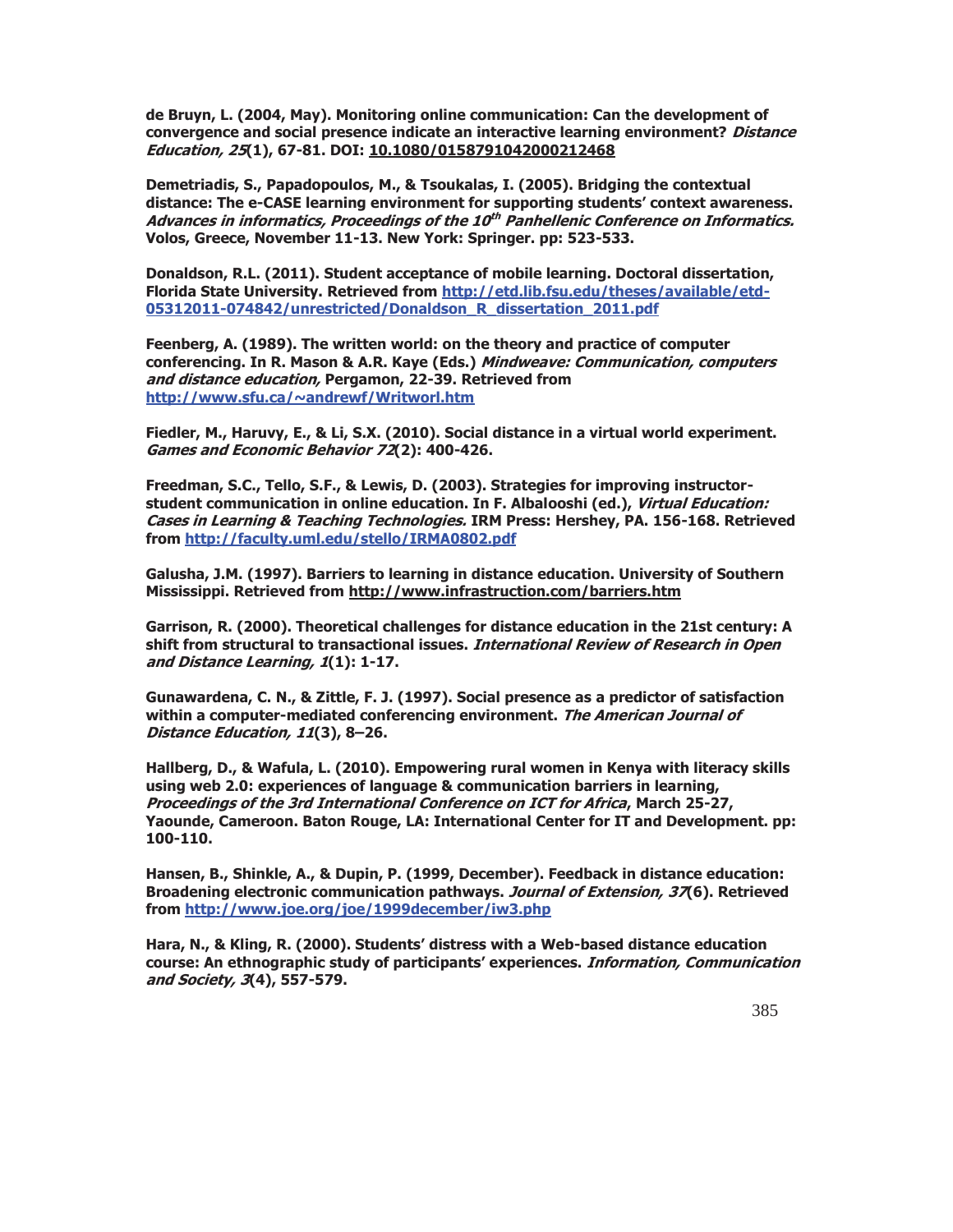**Isman, A., & Altinay, F. (2005, October). Communication barriers: A study of Eastern Mediterranean University students' and teachers' of online program and courses. Turkish Online Journal of Distance Education, 6(4) Article 13. Retrieved from http://tojde.anadolu.edu.tr/tojde20/pdf/article\_13.pdf** 

**Isman, A., Canan, O., Isbulan, O., & Demir, Z. (2008). Communication barriers: A study of candidates of using technology. 8th International Educational Technology Conference. Anadolu University, Eskisehir.** 

**Isman, A., Dabaj, F., Altinay, F., & Altinay, Z. (2003, October). Communication barriers in distance education. The Turkish Online Journal of Educational Technology, 2(4), article 2.** 

**Jones, M. (2010). A CSCL approach to blended learning in the integration of technology in teaching. Interdisciplinary Journal of E-Learning & Learning Objects, 6, 103-113.** 

**Keegan, D. (1986). The foundations of distance education. London: Croom Helm.** 

**Kim, J. K., & Bonk, C. J. (2002). Cross-cultural comparisons of online collaboration. Journal of Computer Mediated Communication, 8(1).** 

**Kim, K.-J., Liu, S., & Bonk, C. J. (2005). Online MBA students' perceptions of online learning: Benefits, challenges and suggestions. Internet and Higher Education, 8(4), 335- 344.** 

**King, S., Taylor, E., Satzinger, F., Carbonaro, M., & Greidanus, E. (2008). Developing interdisciplinary team competencies in a blended learning course: Impact on student learning. The Internet Journal of Allied Health Sciences and Proactice, 6(1).** 

**Kirschner, P. A., & Van Bruggen, J. (2004). Learning and understanding in virtual teams. CyberPsychology & Behavior, 7(2), 135-139.** 

**Koh, M. H., & Hill, J. R. (2009). Student perceptions of group work in an online course: Benefits and challenges. Journal of Distance Education, 23(2): 69-91.** 

**Koh, M.H., Barbour, M., & Hill, J.R. (2010). Strategies for instructors on how to improve online groupwork. Journal of Educational Computing Research, 43(2): 183-205.** 

**Kukulska-Hulme, A. (2005). Current uses of wireless and mobile learning. Retrieved http://www.jisc.ac.uk/uploaded\_documents/Current%20Uses%20FINAL%202005.doc** 

**Kurubacak, G. (2007). Identifying research priorities and needs in mobile learning technologies for distance education: A Delphi study. Journal of Teaching and Learning in Higher Education, 19(3): 216-227.** 

**Liu, X., Liu, S., Lee, S.-h., & Magjuka, R. J. (2010). cultural differences in online learning: international student perceptions. Educational Technology & Society, 13 (3), 177–188.** 

**McKee, T. (2010, May). 69. Thirty years of distance education: personal reflections. International Review of Research in Open and Distance Learning, 11(2).**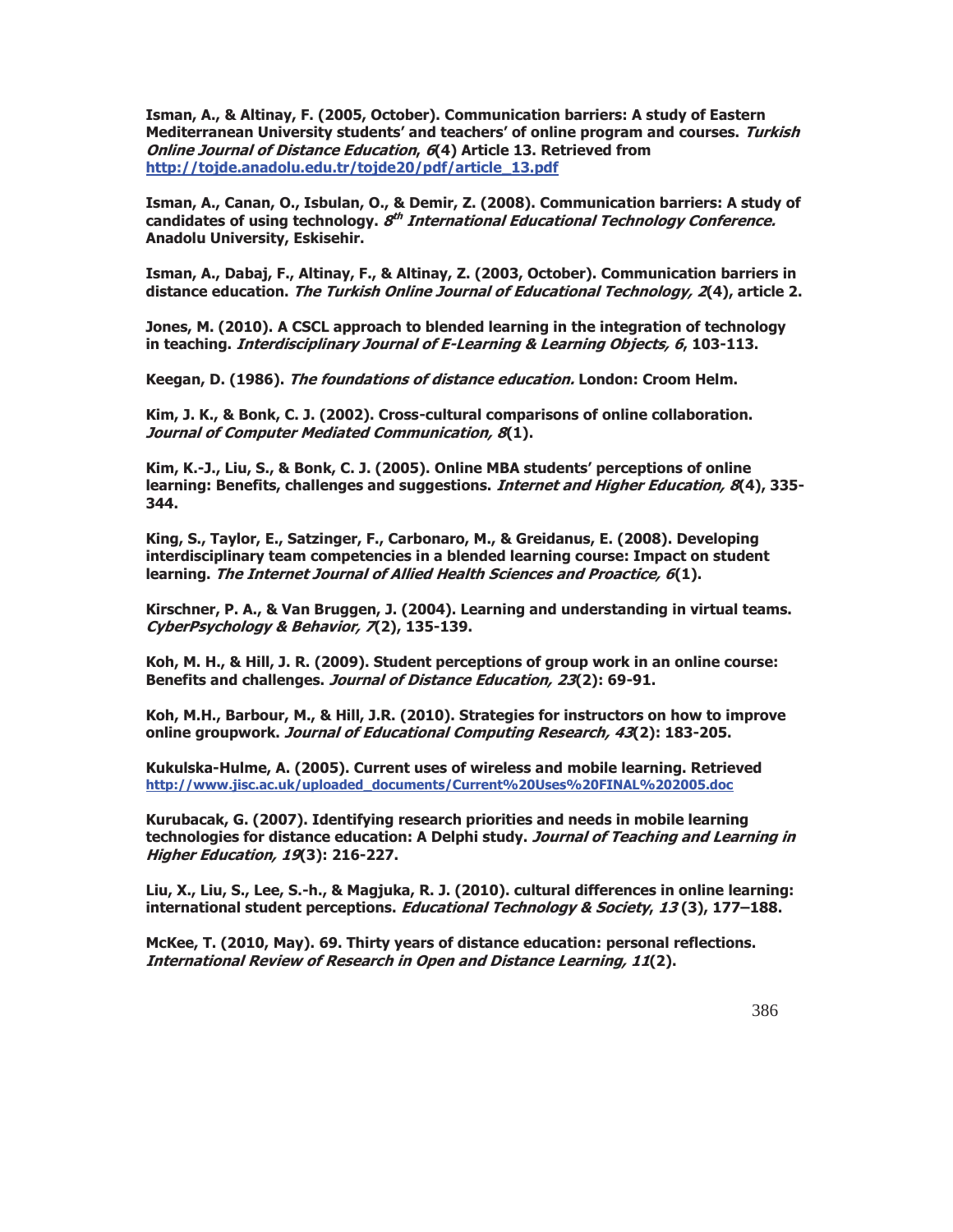**McMahon, J., Gardner, J.A., Gray, C. & Mulhern, G. (1999). Barriers to student computer usage: staff and student perceptions. Journal of Computer Assisted Learning, 15(4), 302- 311.** 

**Moore, M. (1993). Theory of transactional distance. In D. Keegan (Ed.), Theoretical principles of distance education (pp. 22-38). London: Routledge.** 

**Moore, M. G., & Kearsley, G. (2012). Distance education: A systems view of online learning, (3rd ed.). New York: Wadsworth/Cengage.** 

**O'Hanlon, N. (2001, Summer). Development, delivery, and outcomes of a distance course for new college students. Library Trends, 50(1): 8-27.** 

**Ozelkan, E.C. & Galambosi, A. (2012). Overcoming communication barriers in online teaching: Understanding faculty preferences. In the Proceedings of the International Conference on Communication, Media, Technology and Design (ICCMTD). Istanbul, Turkey. 09-11 May. pp. 292-298. Retrieved from http://www.cmdconf.net/2012/makale/55.pdf**

**Pereira, A. Lisbon, A., & Lõhmus, K. (2005). Chapter 4: Pedagogical issues in ODL. In K. DePryck (Ed.), Getting started with open and distance learning. (pp: 43-55). Antwerp, Belgium: Garant Publishers. Retrieved from http://www.odlexpert.net/getstart/chapter4.pdf**

**Perreault, H., Waldman, L., Alexander, M., & Zhao, J. (2002, July/August). Overcoming barriers to successful delivery of distance-learning courses. Journal of Education for Business, 77(6), 313-318.** 

**Ramsden, A., & Jordan, L. (2009). Are students ready for QR codes? Findings from a student survey at the University of Bath. Working Paper. University of Bath. Retrievedhttp://opus.bath.ac.uk/12782/1/qrcodes\_student\_survey\_uniofbath\_feb09.pdf**

**Rittschof, K. A., Griffin, B. W. (2003a). Confronting limitations of cyberspace college courses: Part I—Identifying and describing issues. International Journal of Instructional Media, 30(2), 127-142.** 

**Rittschof, K. A., Griffin, B. W. (2003b). Confronting limitations of cyberspace college courses: Part 2—Developing solutions. International Journal of Instructional Media, 30(3), 285-294.** 

**Rohleder, P., Bozalek, V., Carolissen, R., Leibowitz, B., & Swartz, L. (2008). Students' evaluation of the use of e-learning in a collaborative project between two South African universities. Higher Education, 56(1), 95-107.** 

**Russell, C.K., Gregory, D.M., Care, W.D., & Hultin, D. (2007 November-December). Recognizing and avoiding intercultural miscommunication in distance education: A study of the experiences of Canadian faculty and aboriginal nursing students. Journal of Professional Nursing, 23(6): 351-361. Retrieved from http://www.ncbi.nlm.nih.gov/pubmed/18053961**